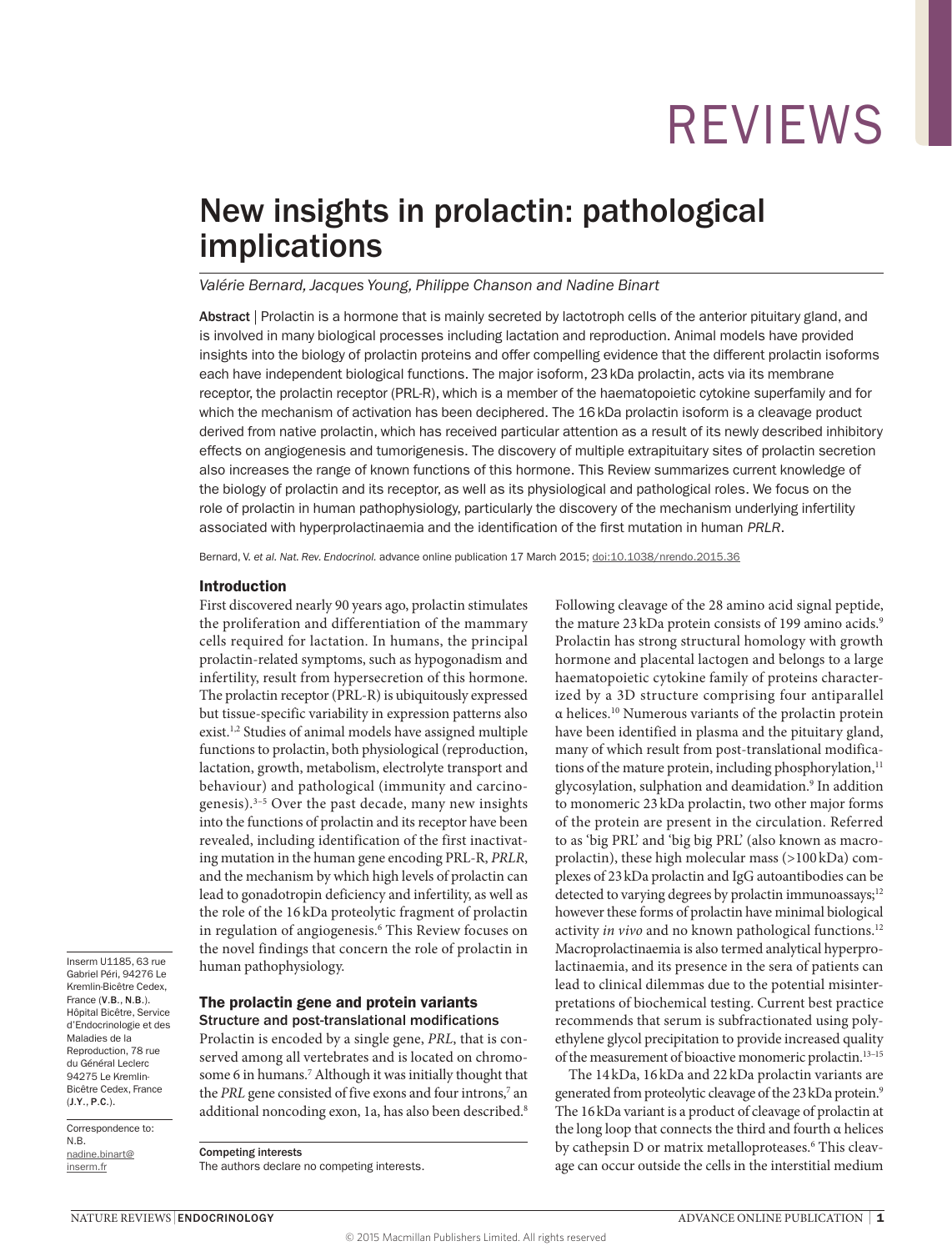#### Key points

- The major 23 kDa prolactin isoform exerts its action via a transmembrane receptor, prolactin receptor (PRL-R), which belongs to the class of haematopoietic cytokine receptors
- Binding of prolactin to its predimerized receptor induces a conformational change in the receptor, which enables signal transduction
- Hyperprolactinaemia causes hypogonadotropic hypogonadism by inhibiting kisspeptin-1 secretion, which in turn disrupts hypothalamic gonadotropin-releasing hormone I secretion
- The first germline loss-of-function mutation in the gene that encodes PRL-R was reported in three sisters with familial idiopathic hyperprolactinaemia
- The 16kDa isoform of prolactin has antitumoral and antiangiogenic actions and is involved in peripartum cardiomyopathy



**Figure 1** | Prolactin isoforms. Human 23 kDa prolactin (1–199 amino acids) is cleaved by cathepsin D or metalloproteases between Ser155 and Leu156 to yield the antiangiogenic N-terminal 16kDa prolactin. This cleavage can occur outside the cells in the vicinity of blood capillaries. Prolactin amino acid sequences neighbouring the cleavage site in the human (Ser155–Leu156) and the rat (Ser153–Leu154) hormones are also shown.

and, therefore, in the vicinity of blood capillaries, which implies that tissue-specific mechanisms of regulation exist. Importantly, the 16kDa prolactin variant contains only the N-terminal part of the mature protein and, thus, has lost the ability to bind PRL-R (Figure 1).<sup>16,17</sup> New evidence suggests that this variant is produced in several tissues, such as the retina, $18 \text{ invocardium}, 19 \text{ chondrocytes}^{17}$ and mammary gland.20 In addition, the 16 kDa variant seems to able to bind to endothelial cells<sup>16</sup> and has inherent antiangiogenic properties, $^{21}$  which has led to use of the term 'vasoinhibin' for this protein.<sup>6</sup>

### Tissue-specific expression

Prolactin is mainly synthesized and secreted by lactotroph cells of the anterior pituitary gland, and this process is under the control of multiple stimulatory and inhibitory factors. Dopamine, which is secreted by tuberoinfundibular hypothalamic neurons, is the primary inhibitory regulator of secretion of pituitary prolactin (pPRL);<sup>22</sup> this inhibitory tone is exerted via  $D_2$  dopamine receptors on the surface of lactotroph cells. pPRL secretion can be enhanced by factors such as TSH-releasing factor and estrogens. pPRL exerts a negative feedback effect on its own secretion, mainly in an indirect manner by stimulating hypothalamic dopamine secretion, but possibly also through a direct action on lactotroph cells.<sup>23</sup>

Studies have also demonstrated extrapituitary prolactin (ePRL) synthesis and secretion in several tissues and peripheral organs, which is regulated by mechanisms different from those that regulate pPRL.<sup>24</sup> Among the differences between pPRL and ePRL, *ePRL* mRNA contains an additional 150 bp, owing to extrapituitary transcription of the noncoding exon 1a under the control of a distal promoter.25 By contrast, transcription of *pPRL* is regulated by a proximal promoter, which is also called the pituitary promoter.26 The protein structures of pPRL and ePRL are identical and both forms bind to PRL-R. The main sites of ePRL synthesis and secretion are the decidua, mammary gland, ovary, prostate, testis, lymphocytes, endothelial cells and brain;27 other identified sources are the skin and hair follicles,<sup>28</sup> adipose tissue<sup>29</sup> and cochlea.<sup>30</sup> The regulation and function of ePRL within these organs has been reviewed extensively elsewhere.<sup>24</sup> Nevertheless, the existence of ePRL seems to be more frequent in humans than in other animals.27 Apart from its autocrine functions in mammary epithelial cells where it serves to induce terminal differentiation during late pregnancy,<sup>31</sup> little is known about the physiological role of locally produced ePRL compared with the pleiotropic actions usually attributed to endocrine pPRL.<sup>3</sup> Despite efforts to measure the levels of ePRL, it remains difficult to attach importance to its role in the tissues in which it has been detected.

### PRL‑R

### Isoforms and structure

The actions of prolactin are mediated by its transmembrane receptor, PRL-R, which is a member of the haematopoietic cytokine receptor superfamily.3 The structure of members of this receptor family is unique and comprises an extracellular domain with two disulphide bridges that are essential for ligand binding, as well as a duplicated tryptophan–serine (WS) motif,<sup>32</sup> a single transmembrane domain and an intracellular signal-transducing domain (Figure 2). The cytoplasmic domain contains two regions (Box 1 and Box 2) that are highly conserved among cytokine receptors.33 Box 1 is a membrane-proximal region composed of eight amino acids, is very rich in proline and hydrophobic residues and adopts a consensus folding conformation that is specifically recognized by transducing tyrosine kinases.<sup>34,35</sup> The second consensus region, Box 2, is much less conserved than Box 1 and consists of a succession of hydrophobic negatively charged residues followed by positively charged residues.<sup>36</sup>

The *PRLR* gene is unique in all species (located on chromosome 5 in humans and chromosome 15 in mice).<sup>37-39</sup> In mammals, *PRLR* contains at least 10 exons, but alternative splicing results in the generation of several different isoforms (Figure 2). These isoforms have an identical extracellular domain, but differ in the size and sequence of the intracellular portion, which can be short, intermediate or long.3,40–42 Short forms of the receptor lack the cytoplasmic domain. In addition to the different membrane-bound isoforms, a soluble PRL-R has been identified (termed PRL-binding protein), which contains only the extracellular domain of the membrane receptor. Depending on the species, PRL-binding protein can be generated from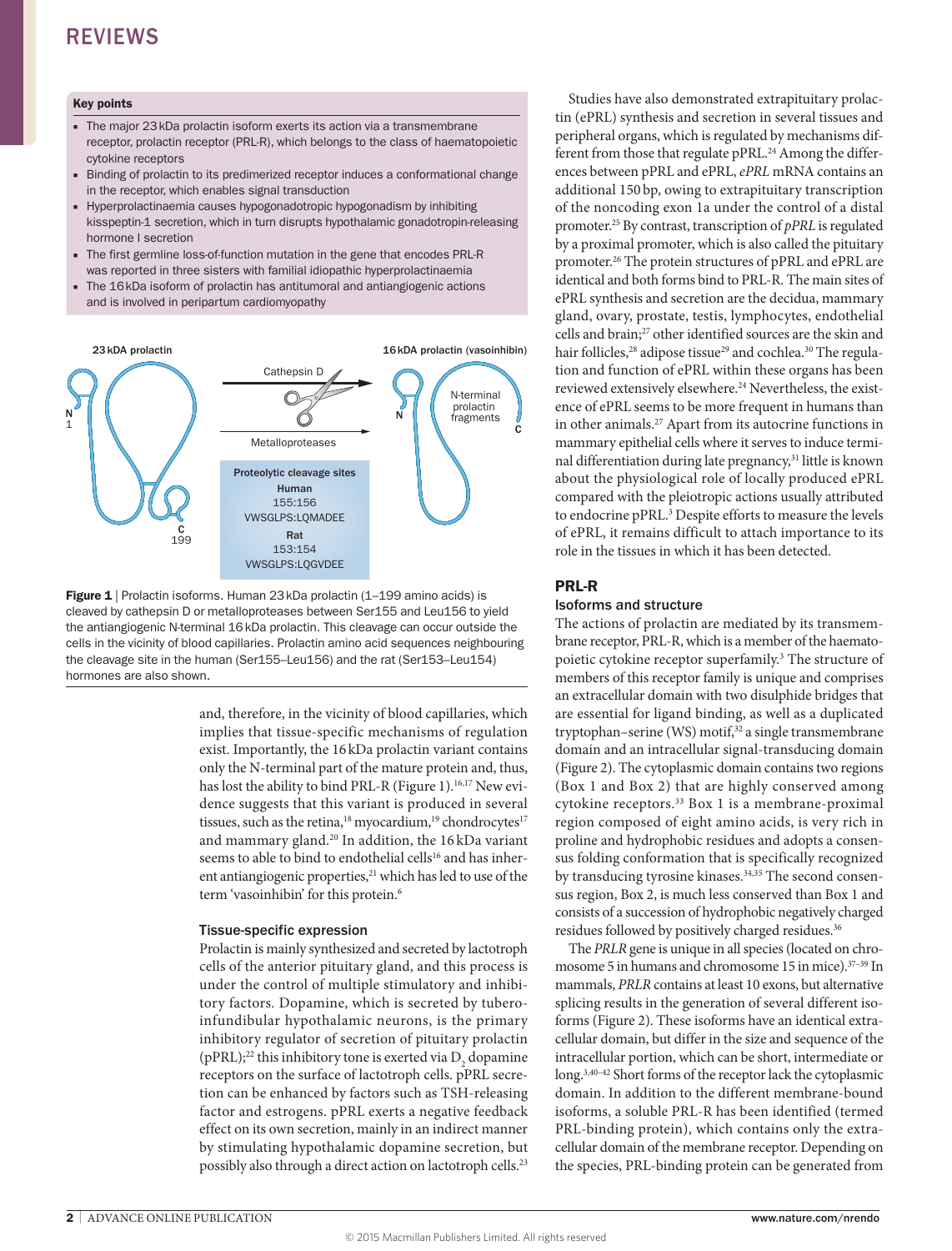

**Figure 2** | Mouse and human PRL-R proteins. The PRL-R protein consists of an extracellular domain comprising two binding domains (D1 and D2) and a transmembrane domain that are identical across species, as well as a cytoplasmic domain of variable length and composition. Features such as a disulphide bond and a tryptophan–serine motif, as well as Box 1 and Box 2, are conserved. Multiple isoforms of membrane-bound PRL-R that result from alternative splicing of the primary mRNA transcript have been identified in rodents and humans. Long, short and intermediate isoforms have been characterized. The human ΔS1 isoform represents an mRNA splice variant that lacks the entire D1 domain of the receptor. Both short human PRL-R isoforms (S1a and S1b) seem to be inactive from a signalling perspective, but might serve as ligand traps that function to either internalize ligand and/or downregulate prolactin-induced signalling. A soluble human PRL-R binding protein contains only the extracellular domain. Abbreviations: bp, PRL-R binding protein; D1, binding-domain 1; D2, bindingdomain 2; I, intermediate isoform; L, long isoform; PRL-R, prolactin receptor; S, short isoform; TM, transmembrane domain; WS, tryptophan–serine motif.

either alternative splicing of *PRLR* mRNA or cleavage of the membrane receptor.<sup>43</sup> The main isoform of PRL-R found in humans is a long near-ubiquitous 598 amino acid protein. Human PRL-R can bind at least three ligands (prolactin, placental lactogen and growth hormone), which makes it difficult to determine the specific effects of prolactin *in vivo*. 44,45

### Mechanisms of activation

Similar to growth hormone receptor dimers,<sup>46</sup> human PRL-R dimers are constitutively expressed on the cell surface.<sup>47,48</sup> These dimers associate via the transmembrane domains. PRL-R homodimers cannot drive signal transmission in the absence of the prolactin ligand and heterodimers of long and short isoforms of human PRL-R are functionally inactive complexes.<sup>47</sup> PRL-R does not have intrinsic tyrosine kinase activity, but transmits a signal through associated cytoplasmic proteins such as Janus protein kinase 2 (JAK-2).<sup>49</sup> Signalling is initiated by the binding of a single ligand molecule (prolactin) to two extracellular interaction sites of different affinities called binding-domain 1 (D1) and binding-domain 2 (D2) on predimerized PRL-Rs and triggers a change in the conformation of the receptor dimer.<sup>50</sup> The molecular mechanism of activation of growth hormone receptor has been described and involves a fascinating multistep scissorlike mechanical model in which conformational changes within the receptor dimer ultimately lead to receptor activation.51 A similar mechanism might apply to all class I cytokine receptors, including PRL-R; however, this generalized mechanism remains to be demonstrated.<sup>52</sup>

### Signalling pathways

Although the signalling pathways downstream of the long PRL-R isoform have been well characterized,<sup>53</sup> little is known about prolactin actions mediated by the short PRL-R isoform. Prolactin signalling through the long isoform activates many kinases. First, JAK-2 phosphorylates tyrosine residues on the intracellular part of the receptor and autophosphorylates residues within itself. Receptor-associated JAK-2 also phosphorylates cytoplasmic members of the signal transducer and activator of transcription (Stat) family that represent the canonical JAK-2–Stat pathway.4 Second, activation of the Src family of tyrosine kinases is required for cell proliferation induced by PRL.<sup>54,55</sup> For example, proto-oncogene tyrosine-protein kinase Src (commonly known as Src kinase)<sup>56,57</sup> signalling stimulates expression of the long PRL-R isoform at both the mRNA and protein levels, as well as downstream signalling pathways in the mammary gland.58 Furthermore, Src kinase associates with the PRL-R in lipid rafts, where it promotes receptor internalization via dynamin.59 Third, phosphatidylinositol 3-kinase (PI3K)/AKT, $^{60}$  mitogen-activated protein kinase (MAPK)<sup>3</sup> and serine/threonine kinase Nek3-Vav2-Rac1 pathways<sup>61</sup> are also activated through PRL-R (Figure 3). These signalling events induce several prolactin-responsive genes, such as those encoding proteins involved in cell proliferation (such as cyclin D1 and cytokine-inducible SH2-containing protein) and cell differentiation.<sup>62,63</sup>

An emergent member of the prolactin signalling cascade, Arf-GAP with GTPase, ANK-repeat and PHdomain-containing protein 2 (commonly known as PI3 kinase enhancer-A; PIKE-A), associates directly with both STAT5 and PRL-R, which is an essential event for prolactin-induced activation of STAT5 and subsequent gene transcription.<sup>64</sup> Interactions between PRL-R and the kinases or other proteins involved in positive or negative signal regulation (such as adapters, phosphatases and suppressors of cytokine signalling), have been mapped to regions of the cytoplasmic domain. For example, the tyrosine residues in the C-terminal portion of the long PRL-R isoform contribute to STAT5 engagement and phosphorylation by JAK-2.65 The intracellular domain of the human long PRL-R isoform contains 10 tyrosine residues, and phosphorylation of intracellular tyrosines creates binding sites for various members of the Srchomology 2 (SH2) protein family.<sup>66,67</sup> The various isoforms of PRL-R possess different signalling properties. For example, short PRL-R is not tyrosine-phosphorylated, which prevents this isoform from interacting directly with SH2-containing proteins such as Stat factors.<sup>36,68,69</sup>

### Lessons from animal models

The study of prolactin-deficient and PRL-R-deficient mice,70,71 as well as prolactin-overexpressing transgenic mice,72 has provided important information on the main prolactin signalling pathway. Although developed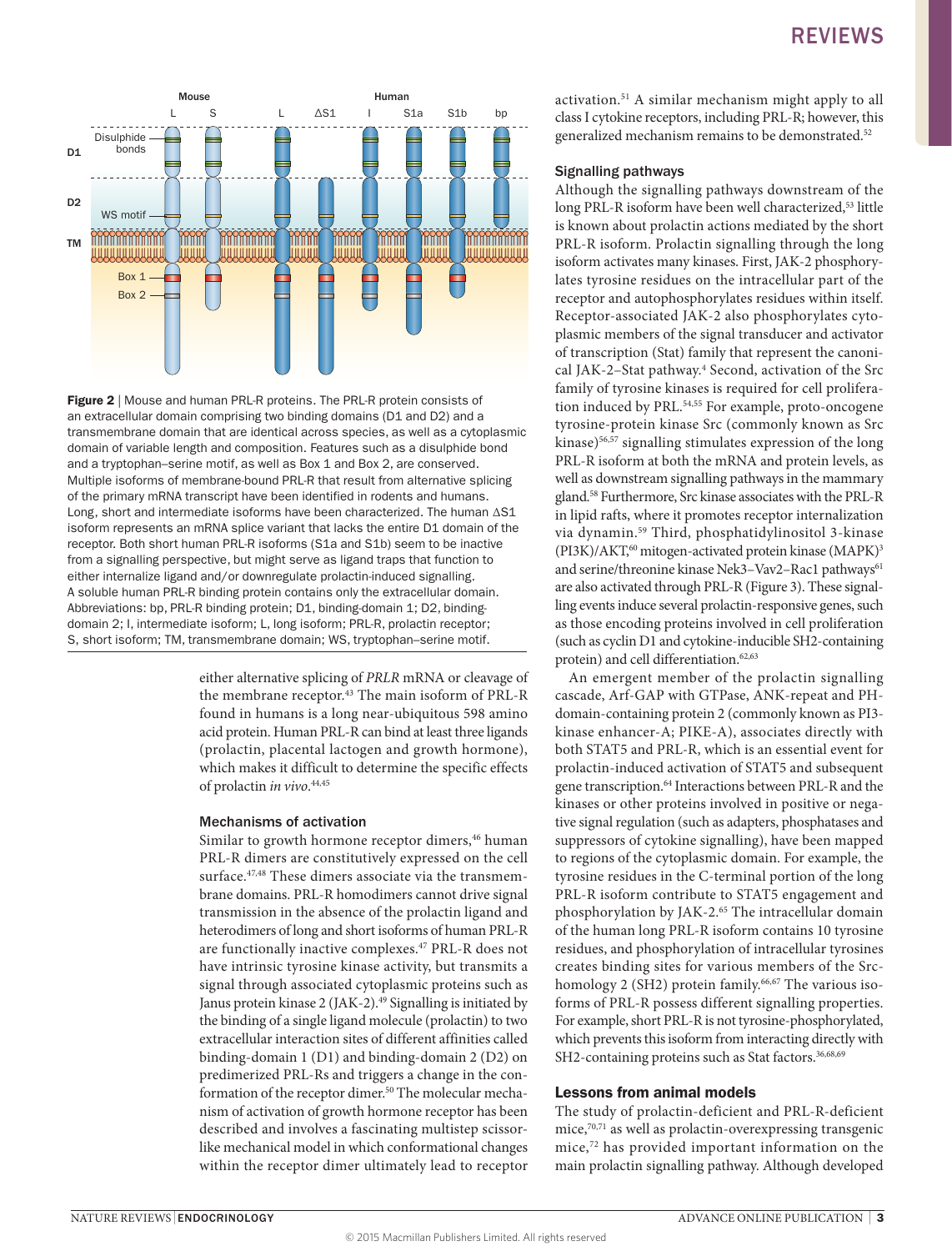

Figure 3 | Major signalling cascades triggered by the long PRL-R isoform. PRL-R exists predominantly as a homodimer held together by the transmembrane helices. Binding of the prolactin hormone ligand converts the receptor into a left-hand crossover state that induces separation of the helices at the lower transmembrane boundary (arrow). Ligand-induced activation of PRL-R triggers several signalling cascades. The main pathway involves the tyrosine kinase JAK-2, which in turn activates STAT5. The MAPK pathway is another important cascade activated by PRL-R and involves the SHC/GRB2/SOS/RAS/RAF intermediaries upstream of MAPK kinases. Recruitment of PI3K leads to AKT activation, and the phosphatase PTEN negatively regulates this pathway. Abbreviations: D1, binding-domain 1; D2, binding-domain 2; Grb2, growth factor receptor-bound protein 2; JAK-2, Janus kinase 2; MAPK, mitogen-activated protein kinase; MAPKK, MAPK kinase; P, phosphate; PI3K, phosphatidylinositol 3-kinase; PRL-R, prolactin receptor; RAF, rat fibrosarcoma virus; RAS, rat sarcoma; SHC, SHC-transforming protein 1; SOCS, suppressor of cytokine signalling; SOS, son of sevenless; Src, proto-oncogene tyrosine-protein kinase Src; Stat, signal transducer and activator of transcription.

independently, different *Stat5* knockout mouse models<sup>73</sup> showed a remarkable degree of phenotypic concordance and enabled prolactin functions to be identified *in vivo*. However, the extremely broad spectrum of prolactin activities must be regarded as a panel of functions that are modulated by prolactin rather than being strictly dependent on the hormone.

With the exception of its role in lactation, the human physiological functions of prolactin are poorly understood, largely because of evolutionary adaptations that have led to differences in the biological activity and regulation of this hormone between humans and rodents. However, rodent models that express human prolactin have been developed with the aim of clarifying patterns of prolactin tissue expression.74,75 Attributed functions of prolactin include involvement in reproduction and lactation, growth, metabolism, electrolyte transport and behaviour;<sup>3-5</sup> however, it should be noted that some of these functions are species dependent.

One newly described function for prolactin is in proliferation of pancreatic β cells;<sup>76-78</sup> in mice, PRL-R is required for β-cell proliferation and maintenance of normal glucose homeostasis during pregnancy.79 Heterozygous *Prlr*+/− mice are glucose intolerant during pregnancy and their wild-type offspring are at increased risk of developing glucose intolerance during their own pregnancies.<sup>80</sup> Thus, normal prolactin activity during pregnancy is important for normal glucose homeostasis in both the present pregnancy and in pregnancies of future generations. In pregnant wild-type mice, prolactin repressed islet levels of menin and stimulated β-cell proliferation.76 These results expand our understanding of the mechanisms that underlie diabetes mellitus pathogenesis and reveal potential targets for therapy in this disease.

A role for prolactin in cartilage physiology has also emerged. A preclinical study performed in rats revealed the protective effects of prolactin against inflammationinduced chondrocyte apoptosis and the therapeutic potential of increasing prolactin levels to reduce permanent joint damage and inflammation in rheumatoid arthritis.<sup>81</sup>

### Novel roles in human pathophysiology Anovulatory infertility

Hyperprolactinaemia is a well-established cause of hypogonadotropic hypogonadism and anovulatory infertility, 82 but the mechanism by which prolactin inhibits hypothalamic secretion of gonadotropin-releasing hormone I (GnRH-I; gonadoliberin-1) was unclear. New evidence has demonstrated that this inhibition involves metastasissuppressor kisspeptin-1 (also known as KiSS-1) neurons, that express PRL-R.<sup>83,84</sup> Mice rendered hyperprolactinaemic do not ovulate, have low circulating levels of luteinizing hormone (LH) and follicle-stimulating hormone (FSH), and exhibit reduced hypothalamic expression of the *Kiss1* gene, which encodes kisspeptin-1.<sup>84</sup> Moreover, kisspeptin-1 immunoreactivity is reduced in both the arcuate nucleus and the anteroventral periventricular nucleus in the hyperprolactinaemic mouse model. Intraperitoneal injections of kisspeptin-1 restored both hypothalamic GnRH-I and gonadotropin secretion, as well as ovarian cyclicity, which suggests that kisspeptin-1 neurons have a major role in hyperprolactinaemic anovulation (Figure 4).<sup>84</sup> These experiments suggest prolactinmediated inhibition of GnRH-I occurs, in part, through decreased secretion of kisspeptin-1. Prolactin might also have direct effects on other GnRH-I afferent neurons, and the possibility that other non-neural factors could act on kisspeptin-1 and GnRH-I neuronal secretions cannot be excluded. Nevertheless, this study suggests that kisspeptin-1 administration might be a viable therapeutic approach to restore fertility. Indeed, our own clinical data demonstrate that the gonadal axis can be reactivated by kisspeptin-1 administration in hyperprolactinaemic women who are resistant to or intolerant of dopamine agonists (J. Young unpublished data). Likewise, during lactation, which is a state of physiological hyperprolactinaemia, a selective loss of kisspeptin-1 input to GnRH-I neurons has been observed by others,<sup>85</sup> and prolactin contributes to the inhibition of kisspeptin-1 in the arcuate nucleus and anteroventral periventricular nucleus.86,87

### Familial idiopathic hyperprolactinaemia

Until the past few years, contrary to other anterior pituitary hormones, no human health disorder had been attributed to a mutation in the genes that encode prolactin or its receptor. In late 2013, Newey and colleagues reported the first finding of an inactivating mutation in *PRLR* in three sisters with familial idiopathic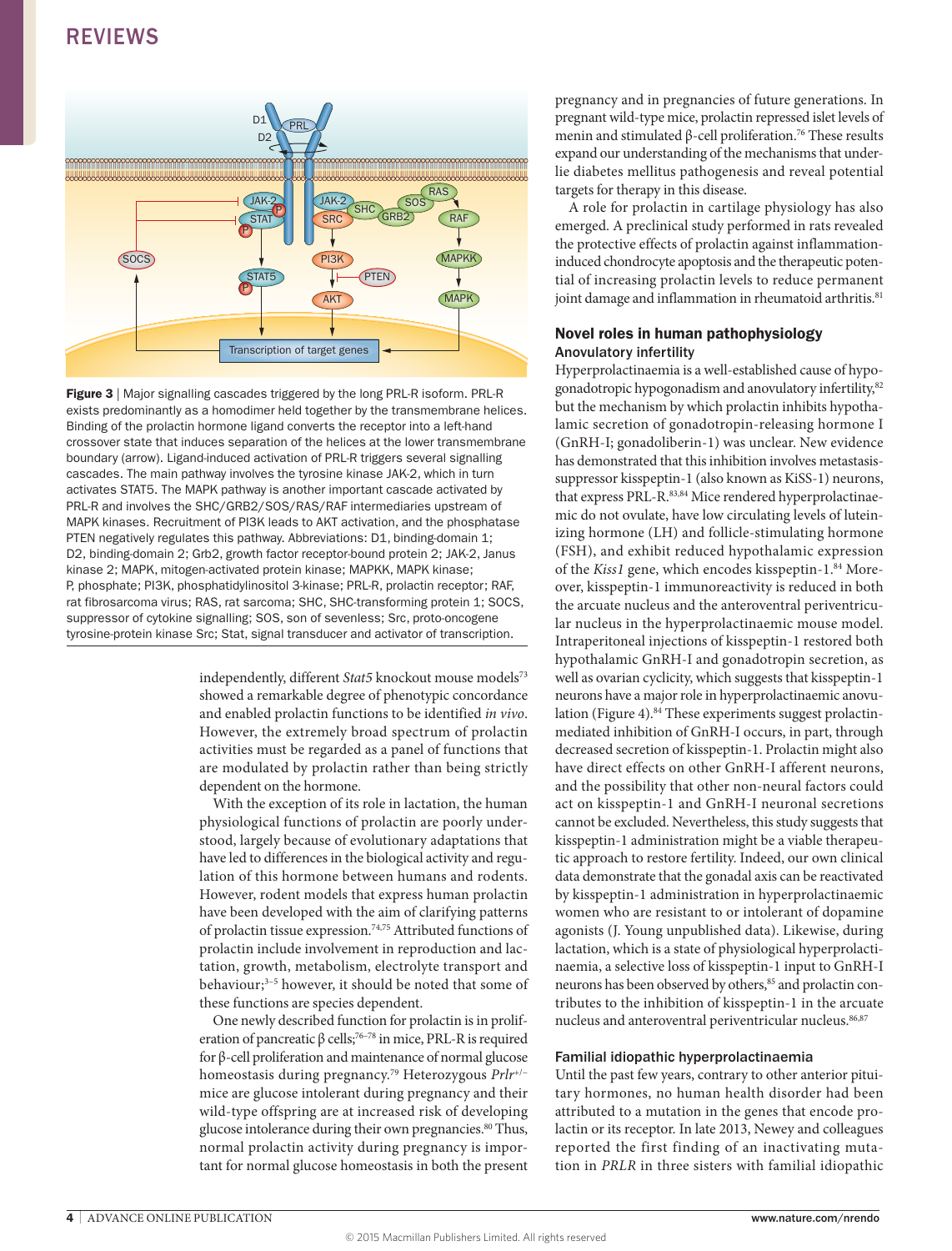

rigure • prioder of mechanisms of hyperprolactinaemia-mudded anovulatory<br>infertility. As PRL-Rs are not expressed on GnRH-I neurons, hyperprolactinaemia Figure 4 | Model of mechanisms of hyperprolactinaemia-induced anovulatory induces infertility via its actions on nearby cells. Increased serum levels of prolactin lead to decreased kisspeptin-1 expression in kisspeptin-1 neurons in both the hypothalamic ARC and AVPV nuclei, which is mediated by PRL-R expressed on these cells. Suppression of kisspeptin-1 reduces secretion of GnRH-I from hypothalamic neurons. This decreased GnRH-I secretion results in reduced LH and FSH secretion and loss of ovarian stimulation, which can result in infertility. Prolactin might also have direct effects on other GnRH-I afferent neurons. Moreover, involvement of other non-neural factors affecting kisspeptin-1 and GnRH-I secretion from neurons cannot be excluded. Abbreviations: ARC, arcuate; AVPV, anteroventral periventricular; GnRH-I, gonadotropin-releasing hormone I; LH, luteinizing hormone; PRL-R, prolactin receptor.

hyperprolactinaemia, two of whom had oligomenorrhea and one of whom had infertility.<sup>88</sup> The index patient had given birth to four children and had been treated with a dopamine agonist at the end of each breastfeed as a result of having persistent galactorrhea. Sequencing analysis of the *PRLR* gene in these patients identified a heterozygous point mutation (c.635A>G) that results in PRL-R His188Arg protein. This mutation seems to inactivate the high-affinity binding site located in the extracellular portion of PRL-R. *In vitro* studies have shown that the PRL-R His188Arg mutation reduces phosphorylation of factors involved in the canonical JAK–Stat pathway that is activated following prolactin exposure.<sup>88</sup>

### REVIEWS

Several hypotheses about effects of this mutation on levels of prolactin and on reproduction have been proposed (Figure 5). This controversial work has generated much discussion in the literature.<sup>89-91</sup> Although the causal relationship between the loss-of-function mutation in *PRLR* and hyperprolactinaemia phenotype is strong when their cosegregation was taken into consideration, the late onset of hyperprolactinaemia in patients with a germline mutation in *PRLR* was surprising. The authors argue the existence of a delayed phenotype as observed in *PRLR–/–* mice, which is a possibility that cannot be excluded.23,88 However, the lack of increased levels of prolactin during childhood in patients carrying the mutation could also be because pituitary lactotroph cells were not exposed to estrogens before puberty. This late onset of manifestation in the patients with a *PRLR* mutation contrasts with the early-onset phenotype that is seen in patients with heterozygous loss-of-function mutations of the growth hormone receptor.<sup>92</sup>

Several issues exist regarding the effects on reproduction of hyperprolactinaemia that are associated with mutations in the *PRLR* gene. The clinical heterogeneity with regard to fertility in this family is an issue. The variability of the effects of hyperprolactinaemia on the gonadal axis, ovulation and fertility is a well-established fact in women with high levels of prolactin due to different causes,82,93 and this family is not an exception. However, an important limitation of this study is the lack of formal demonstration of a causal relationship between high levels of prolactin in the serum and infertility. No data demonstrate that normalization of hyperprolactinaemia leads to restoration of normal menses and fertility. Moreover, the mechanism of this infertility was not discussed in depth. A possible deleterious effect on the endometrium was proposed by the authors;<sup>88</sup> however, the data in the literature indicate that the direct impact of hyperprolactinaemia on ovarian and endometrial functions is marginal in humans.<sup>94</sup> In addition, a lack of galactorrhea is a particular feature of two of the patients with mutated *PRLR*, which was probably a result of the existence of resistance to prolactin in the milk ducts; whereas the persistent galactorrhea in the proband is puzzling. Finally, it is somewhat questionable that a simple heterozygous loss-of-function *PRLR* mutation could lead to hyperprolactinaemia and clinical manifestations. However, loss-of-function mutations in the gene encoding the growth hormone receptor are known to be capable of causing growth hormone insensitivity syndrome, and heterozygous loss-of-function mutations have been shown to have a dominant negative effect in this setting.<sup>92,95</sup> The authors of this article emphasized the possibility that, because of the heterozygous mutational status, the proportion of wild-type or mutated PRL-R homodimers or heterodimers might vary from one tissue or patient to another.<sup>88</sup> Contrary to these observations, mice with heterozygous mutations in *Prlr* do not exhibit infertility or galactorrhea, or have abnormal levels of circulating prolactin,<sup>96</sup> but they are unable to breastfeed their offspring.<sup>3,97</sup> Despite these outstanding questions, this study is the first to describe the existence of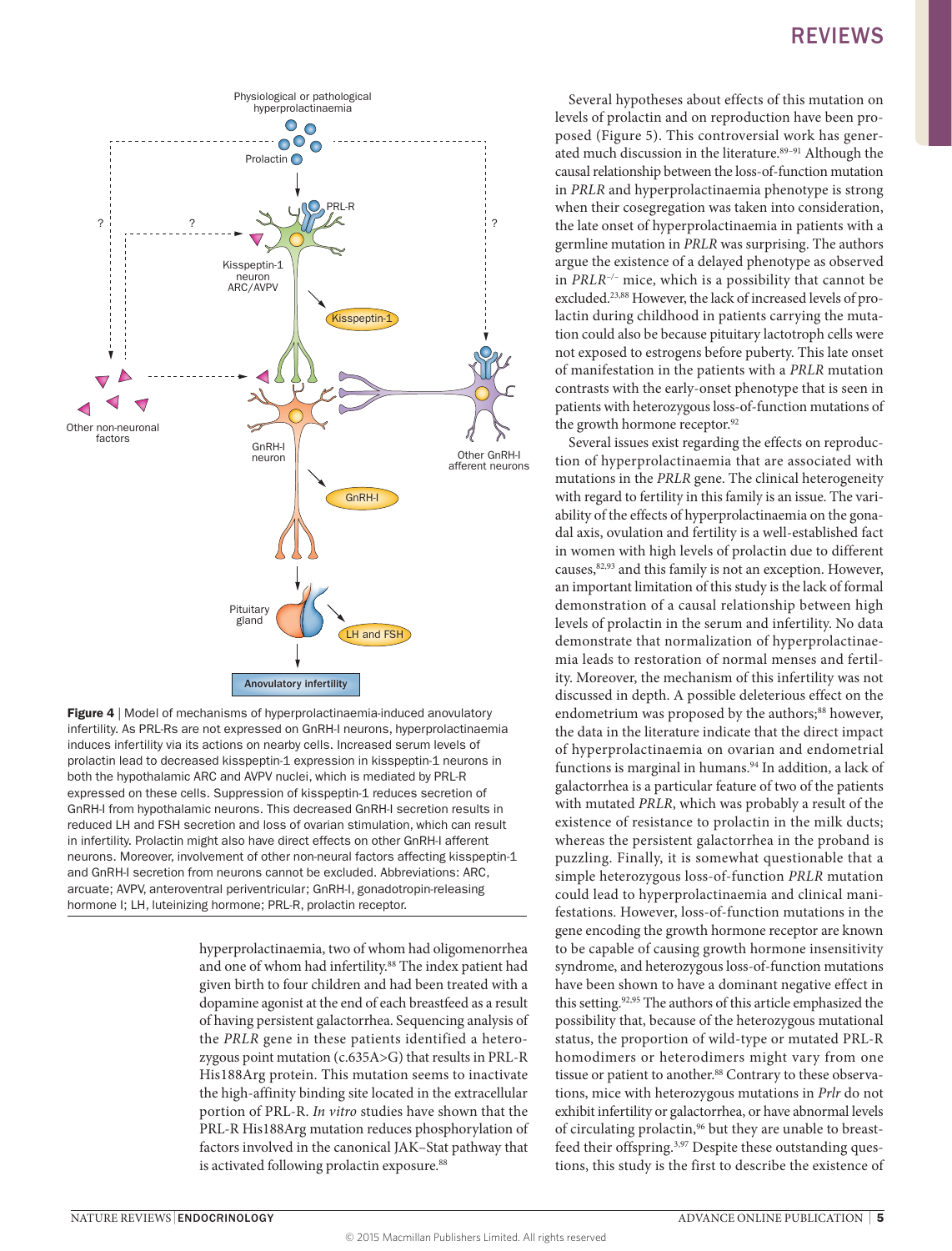

**Figure 5** | Possible pathological effects of the PRL-R His188Arg heterozygous loss-of-function mutation on circulating levels of prolactin and on reproductive phenotypes.88 Patients carrying the PRL-R His188Arg mutation present with hyperprolactinaemia as a result of loss of negative feedback of pPRL on either hypothalamic tuberoinfudibular dopaminergic neurons and/or lactotroph cells. Given that the mutation is heterozygous, the ratio of wild-type or mutated PRL-R homodimers or heterodimers might differ between various issues or from patient to another. This variability could, in part, explain the clinical heterogeneity observed in this family with regard to both fertility and galactorrhea. The infertility in two women with the mutation could be a consequence of anovulation induced by inhibition of kisspeptin-1 neurons. Although unlikely in women, direct ovarian and/or endometrial deleterious effects of excess prolactin cannot be formally excluded. Abbreviations: GnRH-I, gonadotropin-releasing hormone I; MT, mutant; pPRL, pituitary prolactin; PRL-R, prolactin receptor; WT, wild-type.

an inactivating germline mutation in *PRLR*, which adds a genetic aetiology to the already long list of causes of hyperprolactinaemia (Box 1).

Elsewhere, a non-synonymous gain-of-function *PRLR*  variant (that results in a PRL-R Ile146Leu mutation) that affects the extracellular domain of the protein and results in increased basal JAK-2–Stat5 signalling *in vitro* has been reported in 5.6% of women with benign breast fibroadenomas.<sup>98</sup> However, this Ile146Leu variant has also been reported as a common polymorphism that occurs in  $\sim$ 2.4% of European American populations,<sup>99</sup> which argues against any role of this variant in this disorder.

### Tumorigenesis

Apart from hyperprolactinaemia, which is the most widely characterized disorder in humans that is related to prolactin signalling, the role of prolactin and PRL-R in the initiation and/or progression of tumours remains an active area of debate. Some studies have attempted to address the role of prolactin in promoting breast cancer using cellular and molecular studies or transgenic rodent models.100–104 Epidemiological studies have shown conflicting results.105–108 Indeed, large prospective cohort studies reported a significantly increased occurrence of breast cancer when comparing top to bottom quartiles of normal serum prolactin levels in postmenopausal women;<sup>105,106</sup> but a non-significant increased risk in premenopausal women.106,107 Moreover, other groups consider that this risk is confined to postmenopausal women taking hormone replacement therapy.108 Furthermore, the clinical relevance of these epidemiological studies is limited by observations that serum levels of prolactin in the study participants remained within the normal range and were not associated with clinical symptoms. To our knowledge, no interventional study has demonstrated that lowering levels of prolactin reduces the occurrence of breast cancer. Concerning women with obvious hyperprolactinaemia, two studies failed to show an association of this state with the risk of breast cancer.<sup>109,110</sup> One study showed no increase in the number of breast cancers detected prior to diagnosis of hyperprolactinaemia.<sup>109</sup> Another study involving patients with hyperprolactinaemia treated with a dopamine agonist showed no excess risk of breast cancer.110 Moreover, studies investigating associations between genetic variants of *PRL* and *PRLR* and breast cancer are limited, but favour the lack of an association.111 Thus, the relevance of pPRL to the pathophysiology of human breast tumours remains nothing less than controversial.

In addition to endocrine pPRL secreted by anterior pituitary lactotroph cells, ePRL of local origin could also contribute to tumorigenesis in an autocrine fashion.<sup>56</sup> Indeed, autocrine ePRL could provide locally derived mitogenic and prosurvival stimuli, as well as induce cell migration and facilitate angiogenesis;<sup>56,112</sup> however, this hypothesis remains controversial. Of note, a study of 160 human breast adenocarcinomas showed considerable expression of the PRL-R protein in only four tumours, which indicates that PRL-R is rarely overexpressed in human breast malignancies.<sup>113</sup> Additionally, a study of *PRL* gene expression in 144 human breast tumours showed very low or undetectable mRNA transcript levels in the majority of samples, $114$  which suggests that autocrine and/or paracrine ePRL signalling is not a general mechanism that promotes breast cancer cell growth. These findings that breast tumours do not express e*PRL* differ considerably from those reported previously;<sup>102,103</sup> however, these discrepancies might be attributable to differing sensitivities of the experimental techniques used in the studies.

Autocrine and/or paracrine ePRL has also been suggested to contribute to prostate tumorigenesis. *PRL* and *PRLR* are expressed in normal and tumour human prostate tissues;115 mice that overexpress *PRL* in the prostate develop hyperplasia, intraepithelial neoplasia and even prostatic adenocarcinoma.72,116 Epidemiologically, the presence of prolactin and phosphorylated STAT5 in human prostate tumours correlates with high tumour grade and aggressive disease course.117,118 Autocrine and/or paracrine prolactin-mediated activation of STAT5 might provide an attractive new pathway for targeting in the treatment of prostate cancer. The first evidence for efficacy of pharmacological targeting of STAT5a/b to inhibit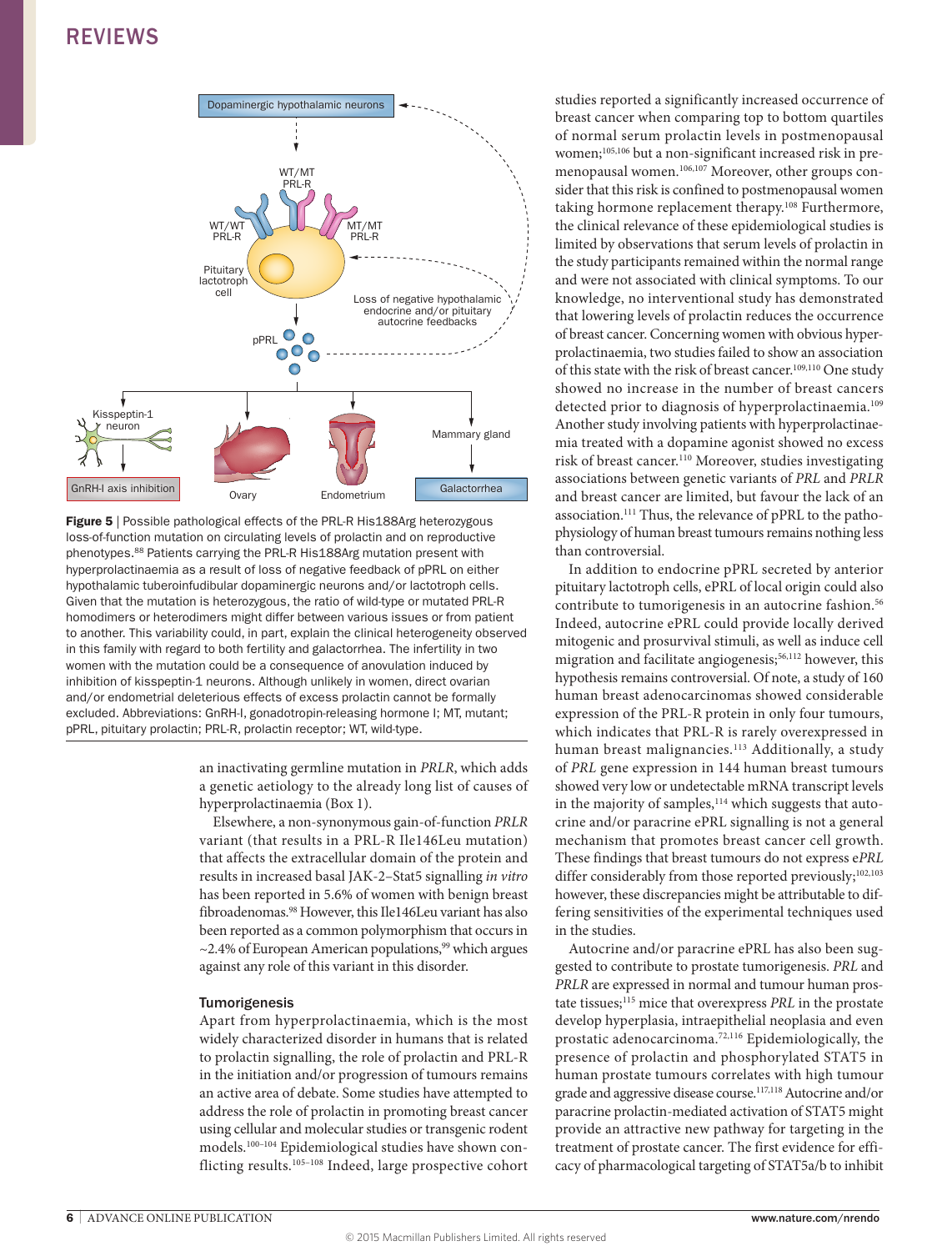castrate-resistant growth of prostate cancer has been reported,<sup>119</sup> which supports a case for clinical development of STAT5a/b inhibitors as therapies for advanced prostate cancers.

Despite the uncertainty, strategies for suppressing the actions of prolactin in breast and prostate cancer therapies are emerging. The underlying theory is that pure PRL-R antagonists could prevent the pro-tumoural actions of endogenous prolactin by competing for receptor binding sites;<sup>120</sup> however, no trials of PRL-R antagonists in patients have been reported. As alternatives to prolactin antagonists, antibodies directed against the extracellular juxtamembrane domain could prevent active conformation of the receptor or disrupt the PRL-R–JAK2 interaction. For example, a high potency humanized neutralizing monoclonal antibody that is directed against the extracellular domain of PRL-R has been developed.121 This antibody inhibited PRL-R function *in vivo* in a preclinical prolactin-sensitive tumour model.<sup>121</sup> A phase I trial to evaluate the clinical utility of this antibody in patients with breast or prostate cancer is underway.<sup>122</sup>

### 16kDa PRL

#### *Angiogenesis*

Unlike the main 23 kDa active isoform of prolactin, which is proangiogenic, the 16 kDa prolactin inhibits angiogenesis,123 and, thus, could have antitumoural and antimetastatic actions.<sup>124-126</sup> The mechanisms by which 16 kDa prolactin exerts its antiangiogenic activities are manifold.127 First, 16 kDa prolactin inhibits activation of the MAPK pathway<sup>128</sup> and induces cell cycle arrest of endothelial cells.<sup>129</sup> Additionally, 16kDa prolactin triggers apoptosis of endothelial cells,130 prevents endothelial cell migration by inhibiting the Ras–Tiam1–Rac1–Pak1 signalling pathway<sup>131</sup> and reduces activation of nitric oxide synthase endothelial, thus preventing vasodilation.<sup>132</sup> Finally, 16 kDa prolactin promotes endothelial inflammation by enhancing leukocyte adhesion and also inhibits maturation of blood vessels.133,134 Surprisingly, 16kDa prolactin does not signal via PRL-R, and its endothelial binding site was unknown until last year. Plasminogen activator inhibitor-1 (PAI-1), which inhibits the fibrinolytic agents tissue-type plasminogen activator (tPA) and urokinase-type plasminogen activator (uPA), is a binding partner of 16kDa prolactin.135 By signalling through the PAI-1/uPA/uPA receptor cell surface complex, 16 kDa prolactin impairs tumour vascularization and growth, but also promotes thrombolysis by inhibiting the antifibrinolytic activity of PAI-1.135 In view of the proangiogenic and prothrombotic properties of the tumour milieu, the antiangiogenic and profibrinolytic activities of 16 kDa prolactin might be an attractive target for antitumour therapy.

In addition to its potential antitumoral effects, 16 kDa prolactin is involved in the control of ocular angiogenesis<sup>136</sup> and seems to inhibit the progression of diabetic retinopathy in rodents.<sup>137,138</sup> Decreased serum levels of 16 kDa prolactin in patients with diabetes mellitus could contribute to the development and progression of diabetic retinopathy.<sup>139</sup>

#### **Box 1** | Main causes of hyperprolactinaemia

Physiological **Pregnancy** Lactation Nipple stimulation

Analytical

Macroprolactinemia

#### Pathological

Prolactinomas and mixed secreting adenomas

- Hypothalamic and pituitary stalk disorders
- Compressive macroadenoma
- Hypophysitis
- Granulomatous disease
- Rathke cleft cyst
- Irradiation and/or trauma

■ Tumours (craniopharyngioms, germinoma, metastases) Medication

- Dopamine antagonists (antipsychotics, anti-emetics, α-methyldopa antihypertensive)
- Other (antidepressants, estrogens, opiates)

Chronic renal failure

- Ectopic prolactin secretion<sup>151</sup>
- Ovarian dermoids
- Hypernephroma
- Bronchogenic carcinoma

Genetic

■ *PRLR* loss-of-function mutation

Idiopathic Unknown

### *Peripartum cardiomyopathy*

The 16 kDa isoform of prolactin could also be a major factor in the initiation and progression of peripartum cardiomyopathy (PPCM), $19,140,141$  as well as in the onset of preeclampsia.142 PPCM is a potentially life-threatening cardiac disorder that can occur in previously healthy women towards the end of pregnancy or in the first postpartum months.140 Hilkiker-Kleiner and colleagues studied a mouse model of PPCM, in which Stat3 was specifically deleted from cardiomyocytes (CKO mice), cardiac expression of cathepsin D was increased and led to increased generation of the 16 kDa isoform.19 This cleavage reaction is favoured by high levels of 23 kDa prolactin during the peripartum period and by the physiological increase in oxidative stress during gestation.143 Treatment of these mice with bromocriptine (a dopaminergic agonist that causes a decrease in prolactin secretion) during gestation prevented the onset of PPCM, whereas overexpression of cathepsin D resulted in augmentation of deterioration of the cardiac capillary network and its function.19 These data strongly support a causative role of 16kDa prolactin in this disorder, at least in mice, and have opened up new perspectives in clinical research, as patients with PPCM have elevated serum levels of cathepsin D and 16kDa prolactin.19

A small pilot study of patients who had recovered from a first episode of PPCM provided evidence that bromocriptine could prevent PPCM recurrence during subsequent pregnancies.<sup>19,144</sup> The same treatment might also be beneficial in the acute phase of PPCM.145–148 Thus, bromocriptine could be a novel disease-specific treatment for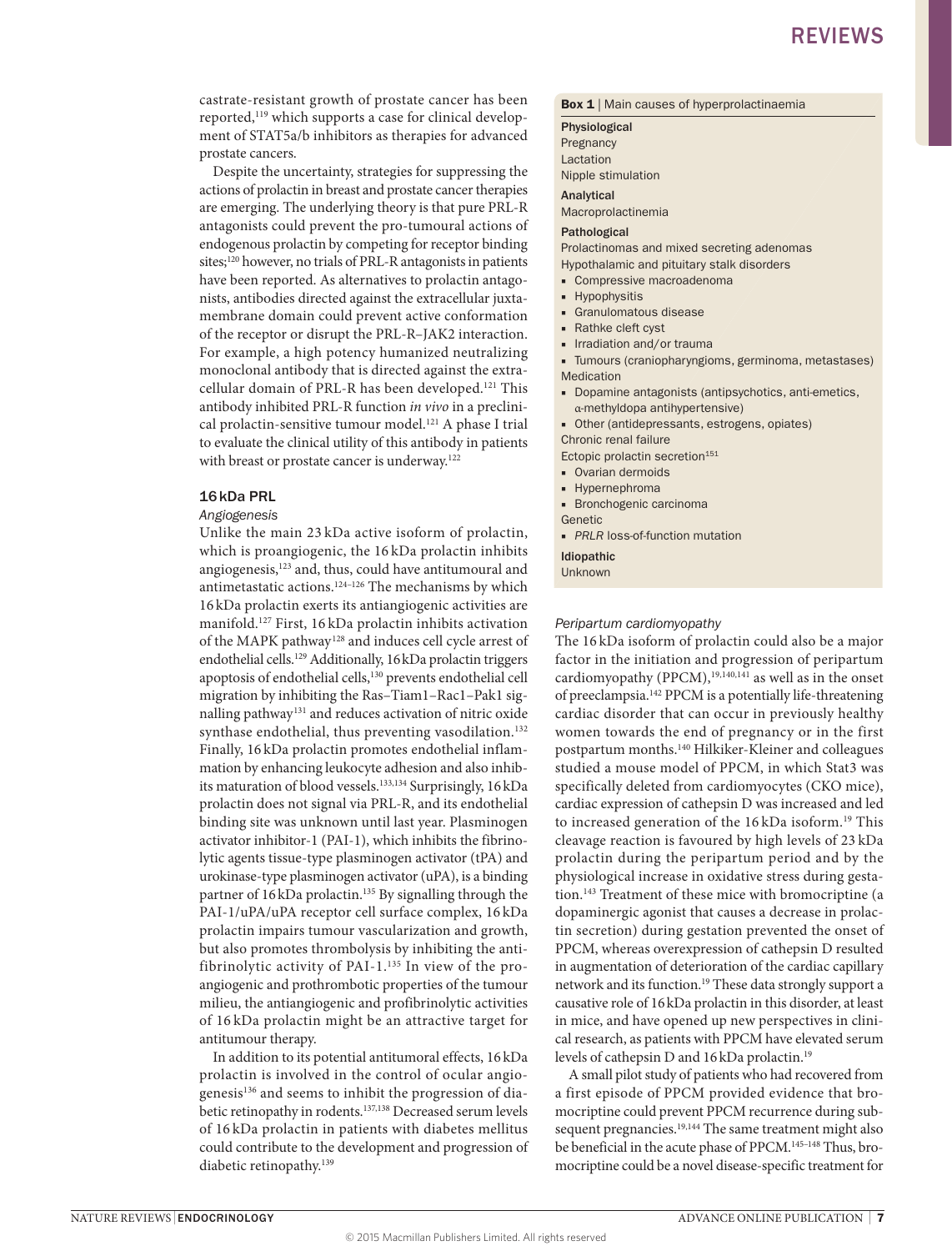PPCM, but randomized trials with large numbers of participants are needed before this approach can be recommended as a routine strategy.149 In the same CKO mouse model, most of the deleterious effects of 16 kDa prolactin on endothelial cells were attributed to the activity of microRNA-146a (miR-146a).<sup>150</sup> Although 16 kDa prolactin has few direct effects on cardiomyocytes, this isoform induces endothelial cells to release miR-146a-loaded exosomes, which can enter cardiomyocytes. Exosomederived miR-146a reduces cardiomyocyte metabolic activity and impairs endothelial-to-cardiomyocyte communication via the neuregulin and epidermal growth factor receptor signalling pathways.<sup>150</sup> Furthermore, plasma levels of miR-146a are elevated in patients with PPCM,150 which suggests that this miRNA transcript could be used as a biomarker and/or a new therapeutic target for this disorder.

### **Conclusions**

Major advances in our understanding of the mechanisms of action of prolactin and its receptor, as well as their roles in human disease have emerged in the past

- 1. Nagano, M. & Kelly, P. A. Tissue distribution and regulation of rat prolactin receptor gene expression. Quantitative analysis by polymerase chain reaction. *J. Biol. Chem.* 269, 13337–13345 (1994).
- 2. Freemark, M., Driscoll, P., Maaskant, R., Petryk, A. & Kelly, P. A. Ontogenesis of prolactin receptors in the human fetus in early gestation. Implications for tissue differentiation and development. *J. Clin. Invest.* 99, 1107–1117 (1997).
- 3. Bole-Feysot, C., Goffin, V., Edery, M., Binart, N. & Kelly, P. A. Prolactin (PRL) and its receptor: actions, signal transduction pathways and phenotypes observed in PRL receptor knockout mice. *Endocr. Rev.* 19, 225–268 (1998).
- 4. Goffin, V., Binart, N., Touraine, P. & Kelly, P. A. Prolactin: the new biology of an old hormone. *Annu. Rev. Physiol.* 64, 47–67 (2002).
- 5. Ben-Jonathan, N., LaPensee, C. R. & LaPensee, E. W. What can we learn from rodents about prolactin in humans? *Endocr. Rev.* 29, 1–41 (2008).
- 6. Clapp, C., Aranda, J., González, C., Jeziorski, M. C. & Martínez de la Escalera, G. Vasoinhibins: endogenous regulators of angiogenesis and vascular function. *Trends Endocrinol. Metab.* 17, 301–307 (2006).
- 7. Truong, A. T. *et al.* Isolation and characterization of the human prolactin gene. *EMBO J.* 3, 429–437 (1984).
- 8. Hiraoka, Y. *et al.* A placenta-specific 5' noncoding exon of human prolactin. *Mol. Cell. Endocrinol.* 75, 71–80 (1991).
- 9. Freeman, M. E., Kanyicska, B., Lerant, A. & Nagy, G. Prolactin: structure, function, and regulation of secretion. *Physiol. Rev.* 80, 1523–1631 (2000).
- 10. Horseman, N. D. & Yu-Lee, L. Y. Transcriptional regulation by the helix bundle peptide hormones: growth hormone, prolactin, and hematopoietic cytokines. *Endocr. Rev.* 15, 627–649 (1994).
- 11. Walker, A. M. S179D prolactin: antagonistic agony! *Mol. Cell. Endocrinol.* 276, 1–9 (2007).
- 12. Fahie-Wilson, M. & Smith, T. P. Determination of prolactin: the macroprolactin problem.

*Best Pract. Res. Clin. Endocrinol. Metab.* 27, 725–742 (2013).

- 13. Suliman, A. M., Smith, T. P., Gibney, J. & McKenna, T. J. Frequent misdiagnosis and mismanagement of hyperprolactinemic patients before the introduction of macroprolactin screening: application of a new strict laboratory definition of macroprolactinemia. *Clin. Chem.* 49, 1504–1509 (2003).
- 14. Gibney, J., Smith, T. P. & McKenna, T. J. The impact on clinical practice of routine screening for macroprolactin. *J. Clin. Endocrinol. Metab.* 90, 3927–3932 (2005).
- 15. McKenna, T. J. Should macroprolactin be measured in all hyperprolactinaemic sera? *Clin. Endocrinol. (Oxf.)* 71, 466–469 (2009).
- 16. Clapp, C. & Weiner, R. I. A specific, high affinity, saturable binding site for the 16-kilodalton fragment of prolactin on capillary endothelial cells. *Endocrinology* 130, 1380–1386 (1992).
- 17. Macotela, Y. *et al.* Matrix metalloproteases from chondrocytes generate an antiangiogenic 16kDa prolactin. *J. Cell Sci.* 119, 1790–1800 (2006).
- 18. Ochoa, A. *et al.* Expression of prolactin gene and secretion of prolactin by rat retinal capillary endothelial cells. *Invest. Ophthalmol. Vis. Sci.* 42, 1639–1645 (2001).
- 19. Hilfiker-Kleiner, D. *et al.* A cathepsin D-cleaved 16kDa form of prolactin mediates postpartum cardiomyopathy. *Cell* 128, 589–600 (2007).
- 20. Lkhider, M., Castino, R., Bouguyon, E., Isidoro, C. & Ollivier-Bousquet, M. Cathepsin D released by lactating rat mammary epithelial cells is involved in prolactin cleavage under physiological conditions. *J. Cell Sci.* 117, 5155–5164 (2004).
- 21. Clapp, C., Martial, J. A., Guzman, R. C., Rentier-Delure, F. & Weiner, R. I. The 16-kilodalton N-terminal fragment of human prolactin is a potent inhibitor of angiogenesis. *Endocrinology* 133, 1292–1299 (1993).
- 22. Grattan, D. R. & Kokay, I. C. Prolactin: a pleiotropic neuroendocrine hormone. *J. Neuroendocrinol.* 20, 752–763 (2008).
- 23. Schuff, K. G. *et al.* Lack of prolactin receptor signaling in mice results in lactotroph

decade. For example, we now have a better knowledge of the hypothalamic effects of hyperprolactinaemia. The newly described numerous extrapituitary sites of prolactin secretion, as well as the identification of functions for the 16 kDa isoform, extend the functional scope of this hormone. In addition, the first loss-of-function germline mutation in the gene encoding PRL-R in the context of familial idiopathic hyperprolactinaemia has expanded our knowledge. Finally, the development of adjuvant therapies to target prolactin and/or PRL-R with a focus in oncology and cardiology opens up new perspectives for this 'old' hormone.

### Review criteria

A search for original articles published between 1984 and 2014, focusing on prolactin receptor, was performed in PubMed. The search terms used were "prolactin receptor", "prolactin action", "16 kDa prolactin" "growth hormone receptor" and specific combinations of prolactin and clinical syndromes deriving from these searches. The resulting references, including reviews, were used as leads for further literature searches.

> proliferation and prolactinomas by dopaminedependent and -independent mechanisms. *J. Clin. Invest.* 110, 973–981 (2002).

- 24. Marano, R. J. & Ben-Jonathan, N. Minireview: extrapituitary prolactin: an update on the distribution, regulation, and functions. *Mol. Endocrinol.* 28, 622–633 (2014).
- 25. Gellersen, B., Kempf, R., Telgmann, R. & DiMattia, G. E. Nonpituitary human prolactin gene transcription is independent of Pit-1 and differentially controlled in lymphocytes and in endometrial stroma. *Mol. Endocrinol.* 8, 356–373 (1994).
- 26. Peers, B. *et al.* Regulatory elements controlling pituitary-specific expression of the human prolactin gene. *Mol. Cell. Biol.* 10, 4690–4700 (1990).
- 27. Ben-Jonathan, N., Mershon, J. L., Allen, D. L. & Steinmetz, R. W. Extrapituitary prolactin: distribution, regulation, functions, and clinical aspects. *Endocr. Rev.* 17, 639–669 (1996).
- 28. Langan, E. A., Foitzik-Lau, K., Goffin, V., Ramot, Y. & Paus, R. Prolactin: an emerging force along the cutaneous-endocrine axis. *Trends Endocrinol. Metab.* 21, 569–577 (2010).
- 29. Brandebourg, T., Hugo, E. & Ben-Jonathan, N. Adipocyte prolactin: regulation of release and putative functions. *Diabetes Obes. Metab.* 9, 464–476 (2007).
- 30. Marano, R. J., Tickner, J. & Redmond, S. L. Prolactin expression in the cochlea of aged BALB/c mice is gender biased and correlates to loss of bone mineral density and hearing loss. *PLoS ONE* 8, e63952 (2013).
- 31. Chen, C.-C. *et al.* Autocrine prolactin induced by the Pten-Akt pathway is required for lactation initiation and provides a direct link between the Akt and Stat5 pathways. *Genes Dev.* 26, 2154–2168 (2012).
- 32. Dagil, R. *et al.* The WSXWS motif in cytokine receptors is a molecular switch involved in receptor activation: insight from structures of the prolactin receptor. *Structure* 20, 270–282 (2012).
- 33. Kelly, P. A., Djiane, J., Postel-Vinay, M. C. & Edery, M. The prolactin/growth hormone receptor family. *Endocr. Rev.* 12, 235–251 (1991).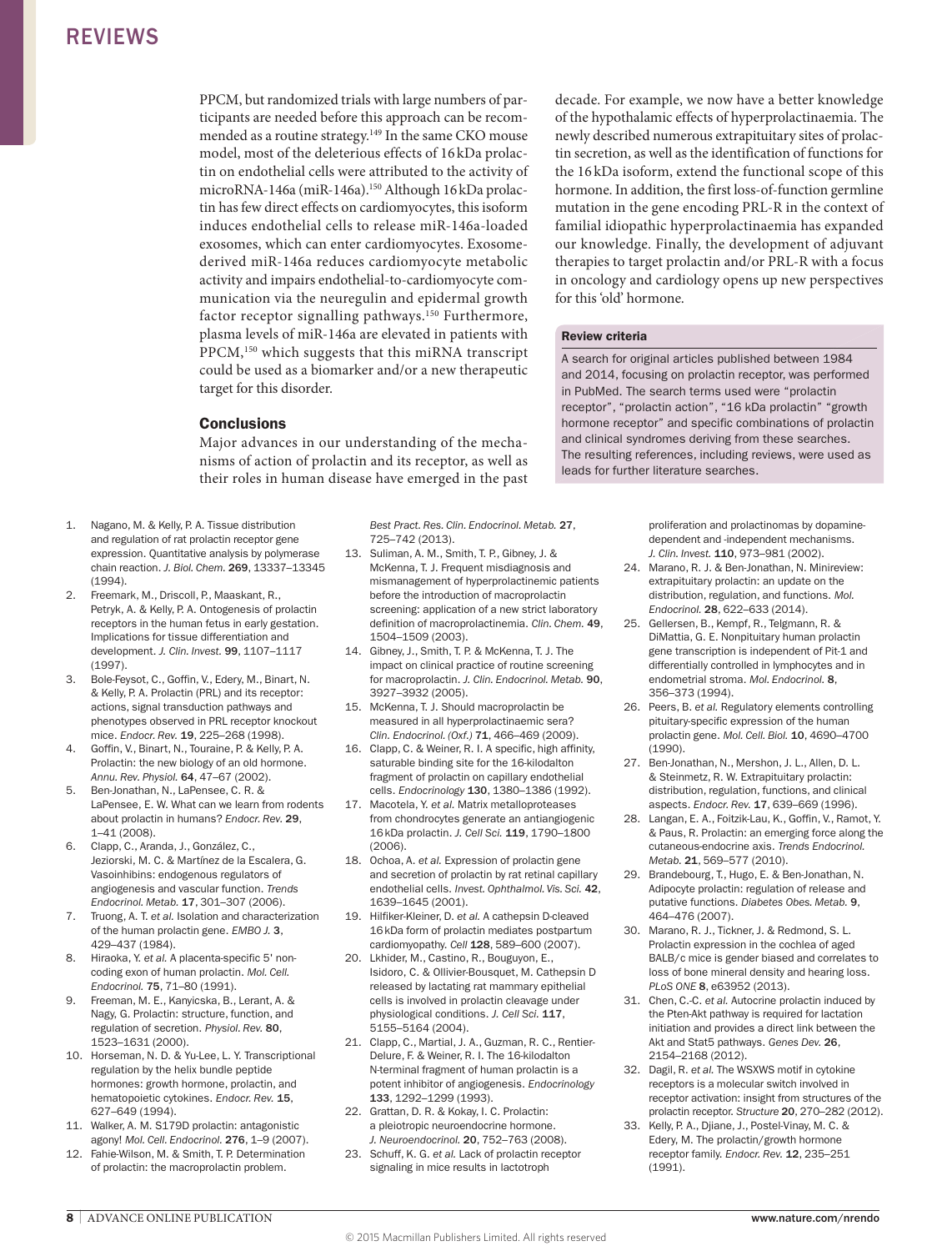- 34. Lebrun, J. J., Ali, S., Sofer, L., Ullrich, A. & Kelly, P. A. Prolactin-induced proliferation of Nb2 cells involves tyrosine phosphorylation of the prolactin receptor and its associated tyrosine kinase JAK2. *J. Biol. Chem.* 269, 14021–14026 (1994).
- 35. Tanner, J. W., Chen, W., Young, R. L., Longmore, G. D. & Shaw, A. S. The conserved Box 1 motif of cytokine receptors is required for association with JAK kinases. *J. Biol. Chem.* 270, 6523–6530 (1995).
- 36. Binart, N., Bachelot, A. & Bouilly, J. Impact of prolactin receptor isoforms on reproduction. *Trends Endocrinol. Metab.* 21, 362–368  $(2010)$
- 37. Arden, K. C., Boutin, J. M., Djiane, J., Kelly, P. A. & Cavenee, W. K. The receptors for prolactin and growth hormone are localized in the same region of human chromosome 5. *Cytogenet. Cell Genet.* 53, 161–165 (1990).
- 38. Barker, C. S. *et al.* Activation of the prolactin receptor gene by promoter insertion in a Moloney murine leukemia virus-induced rat thymoma. *J. Virol.* 66, 6763–6768 (1992).
- 39. Hu, Z.-Z., Zhuang, L., Meng, J., Leondires, M. & Dufau, M. L. The human prolactin receptor gene structure and alternative promoter utilization: the generic promoter hPIII and a novel human promoter hP<sub>N</sub>. *J. Clin. Endocrinol. Metab.* 84, 1153–1156 (1999).
- 40. Hu, Z. Z., Meng, J. & Dufau, M. L. Isolation and characterization of two novel forms of the human prolactin receptor generated by alternative splicing of a newly identified exon 11. *J. Biol. Chem.* 276, 41086–41094 (2001).
- 41. Kline, J. B., Roehrs, H. & Clevenger, C. V. Functional characterization of the intermediate isoform of the human prolactin receptor. *J. Biol. Chem.* 274, 35461–35468 (1999).
- 42. Trott, J. F., Hovey, R. C., Koduri, S. & Vonderhaar, B. K. Multiple new isoforms of the human prolactin receptor gene. *Adv. Exp. Med. Biol.* 554, 495–499 (2004).
- 43. Postel-Vinay, M. C., Belair, L., Kayser, C., Kelly, P. A. & Djiane, J. Identification of prolactin and growth hormone binding proteins in rabbit milk. *Proc. Natl Acad. Sci. USA* 88, 6687–6690 (1991).
- 44. Goffin, V., Shiverick, K. T., Kelly, P. A. & Martial, J. A. Sequence-function relationships within the expanding family of prolactin, growth hormone, placental lactogen, and related proteins in mammals. *Endocr. Rev.* 17, 385–410 (1996).
- 45. Brooks, C. L. Molecular mechanisms of prolactin and its receptor. *Endocr. Rev.* 33, 504–525 (2012).
- 46. Brown, R. J. *et al.* Model for growth hormone receptor activation based on subunit rotation within a receptor dimer. *Nat. Struct. Mol. Biol.* 12, 814–821 (2005).
- 47. Qazi, A. M., Tsai-Morris, C.-H. & Dufau, M. L. Ligand-independent homo- and heterodimerization of human prolactin receptor variants: inhibitory action of the short forms by heterodimerization. *Mol. Endocrinol.* 20, 1912–1923 (2006).
- 48. Gadd, S. L. & Clevenger, C. V. Ligandindependent dimerization of the human prolactin receptor isoforms: functional implications. *Mol. Endocrinol.* 20, 2734–2746 (2006).
- 49. Brooks, A. J. & Waters, M. J. The growth hormone receptor: mechanism of activation and clinical implications. *Nat. Rev. Endocrinol.* 6, 515–525 (2010).
- 50. Goffin, V., Martial, J. A. & Summers, N. L. Use of a model to understand prolactin and growth hormone specificities. *Protein Eng.* 8, 1215–1231 (1995).
- 51. Brooks, A. J. *et al.* Mechanism of activation of protein kinase JAK2 by the growth hormone receptor. *Science* 344, 1249783 (2014).
- 52. Waters, M. J., Brooks, A. J. & Chhabra, Y. A new mechanism for growth hormone receptor activation of JAK2, and implications for related cytokine receptors. *JAK-STAT* 3, e29569 (2014).
- 53. Gouilleux, F., Wakao, H., Mundt, M. & Groner, B. Prolactin induces phosphorylation of Tyr694 of Stat5 (MGF), a prerequisite for DNA binding and induction of transcription. *EMBO J.* 13, 4361–4369 (1994).
- 54. Fresno Vara, J. A., Cáceres, M. A., Silva, A. & Martín-Pérez, J. Src family kinases are required for prolactin induction of cell proliferation. *Mol. Biol. Cell* 12, 2171–2183 (2001).
- 55. García-Martínez, J. M. *et al.* A non-catalytic function of the Src family tyrosine kinases controls prolactin-induced Jak2 signaling. *Cell. Signal.* 22, 415–426 (2010).
- 56. Clevenger, C. V., Furth, P. A., Hankinson, S. E. & Schuler, L. A. The role of prolactin in mammary carcinoma. *Endocr. Rev.* 24, 1–27 (2003).
- 57. Swaminathan, G., Varghese, B. & Fuchs, S. Y. Regulation of prolactin receptor levels and activity in breast cancer. *J. Mammary Gland Biol. Neoplasia* 13, 81–91 (2008).
- 58. Watkin, H. *et al.* Lactation failure in Src knockout mice is due to impaired secretory activation. *BMC Dev. Biol.* 8, 6 (2008).
- 59. Piazza, T. M., Lu, J.-C., Carver, K. C. & Schuler, L. A. SRC family kinases accelerate prolactin receptor internalization, modulating trafficking and signaling in breast cancer cells. *Mol. Endocrinol.* 23, 202–212 (2009).
- 60. Berlanga, J. J. *et al.* Prolactin activates tyrosyl phosphorylation of insulin receptor substrate 1 and phosphatidylinositol-3-OH kinase. *J. Biol. Chem.* 272, 2050–2052 (1997).
- 61. Miller, S. L., DeMaria, J. E., Freier, D. O., Riegel, A. M. & Clevenger, C. V. Novel association of Vav2 and Nek3 modulates signaling through the human prolactin receptor. *Mol. Endocrinol.* 19, 939–949 (2005).
- 62. Ali, S. *et al.* PTP1D is a positive regulator of the prolactin signal leading to β-casein promoter activation. *EMBO J.* 15, 135–142 (1996).
- 63. Brockman, J. L., Schroeder, M. D. & Schuler, L. A. PRL activates the cyclin D1 promoter via the Jak2/Stat pathway. *Mol. Endocrinol.* 16, 774–784 (2002).
- 64. Chan, C.-B. *et al.* PIKE-A is required for prolactin-mediated STAT5a activation in mammary gland development. *EMBO J.* 29, 956–968 (2010).
- 65. Pezet, A., Ferrag, F., Kelly, P. A. & Edery, M. Tyrosine docking sites of the rat prolactin receptor required for association and activation of stat5. *J. Biol. Chem.* 272, 25043–25050 (1997).
- 66. Schlessinger, J. & Lemmon, M. A. SH2 and PTB domains in tyrosine kinase signaling. *Sci. STKE* 2003, RE12 (2003).
- 67. Liu, B. A. *et al.* The human and mouse complement of SH2 domain proteinsestablishing the boundaries of phosphotyrosine signaling. *Mol. Cell* 22, 851–868 (2006).
- 68. Bouilly, J., Sonigo, C., Auffret, J., Gibori, G. & Binart, N. Prolactin signaling mechanisms in ovary. *Mol. Cell. Endocrinol.* 356, 80–87 (2012).
- 69. Devi, Y. S. & Halperin, J. Reproductive actions of prolactin mediated through short and long receptor isoforms. *Mol. Cell. Endocrinol.* 382, 400–410 (2014).
- 70. Horseman, N. D. *et al.* Defective mammopoiesis, but normal hematopoiesis, in mice with a

targeted disruption of the prolactin gene. *EMBO J.* 16, 6926–6935 (1997).

- 71. Ormandy, C. J. *et al.* Null mutation of the prolactin receptor gene produces multiple reproductive defects in the mouse. *Genes Dev.* 11, 167–178 (1997).
- 72. Wennbo, H., Kindblom, J., Isaksson, O. G. & Törnell, J. Transgenic mice overexpressing the prolactin gene develop dramatic enlargement of the prostate gland. *Endocrinology* 138, 4410–4415 (1997).
- 73. Hennighausen, L. & Robinson, G. W. Interpretation of cytokine signaling through the transcription factors STAT5A and STAT5B. *Genes Dev.* 22, 711–721 (2008).
- 74. Semprini, S. *et al.* Real-time visualization of human prolactin alternate promoter usage *in vivo* using a double-transgenic rat model. *Mol. Endocrinol.* 23, 529–538 (2009).
- 75. Christensen, H. R., Murawsky, M. K., Horseman, N. D., Willson, T. A. & Gregerson, K. A. Completely humanizing prolactin rescues infertility in prolactin knockout mice and leads to human prolactin expression in extrapituitary mouse tissues. *Endocrinology* 154, 4777–4789 (2013).
- 76. Karnik, S. K. *et al.* Menin controls growth of pancreatic β-cells in pregnant mice and promotes gestational diabetes mellitus. *Science* 318, 806–809 (2007).
- 77. Auffret, J. *et al.* Defective prolactin signaling impairs pancreatic β-cell development during the perinatal period. *Am. J. Physiol. Endocrinol. Metab.* 305, E1309–E1318 (2013).
- 78. Huang, Y. & Chang, Y. Regulation of pancreatic islet β-cell mass by growth factor and hormone signaling. *Prog. Mol. Biol. Transl Sci.* 121, 321–349 (2014).
- 79. Huang, C., Snider, F. & Cross, J. C. Prolactin receptor is required for normal glucose homeostasis and modulation of β-cell mass during pregnancy. *Endocrinology* 150, 1618–1626 (2009).
- 80. Huang, C. Wild-type offspring of heterozygous prolactin receptor-null female mice have maladaptive β-cell responses during pregnancy. *J. Physiol.* 591, 1325–1338 (2013).
- 81. Adán, N. *et al.* Prolactin promotes cartilage survival and attenuates inflammation in inflammatory arthritis. *J. Clin. Invest.* 123, 3902–3913 (2013).
- 82. Melmed, S. *et al.* Diagnosis and treatment of hyperprolactinemia: an Endocrine Society clinical practice guideline. *J. Clin. Endocrinol. Metab.* 96, 273–288 (2011).
- 83. Kokay, I. C., Petersen, S. L. & Grattan, D. R. Identification of prolactin-sensitive GABA and kisspeptin neurons in regions of the rat hypothalamus involved in the control of fertility. *Endocrinology* 152, 526–535 (2011).
- 84. Sonigo, C. *et al.* Hyperprolactinemia-induced ovarian acyclicity is reversed by kisspeptin administration. *J. Clin. Invest.* 122, 3791–3795 (2012).
- 85. Liu, X., Brown, R. S. E., Herbison, A. E. & Grattan, D. R. Lactational anovulation in mice results from a selective loss of kisspeptin input to GnRH neurons. *Endocrinology* 155, 193–203 (2014).
- 86. Araujo-Lopes, R. *et al.* Prolactin regulates kisspeptin neurons in the arcuate nucleus to suppress LH secretion in female rats. *Endocrinology* 155, 1010–1020 (2014).
- 87. Brown, R., Herbison, A. & Grattan, D. Prolactin regulation of kisspeptin neurons in the mouse brain and its role in the lactation-induced suppression of kisspeptin expression. *J. Neuroendocrinol.* 26, 898–908 (2014).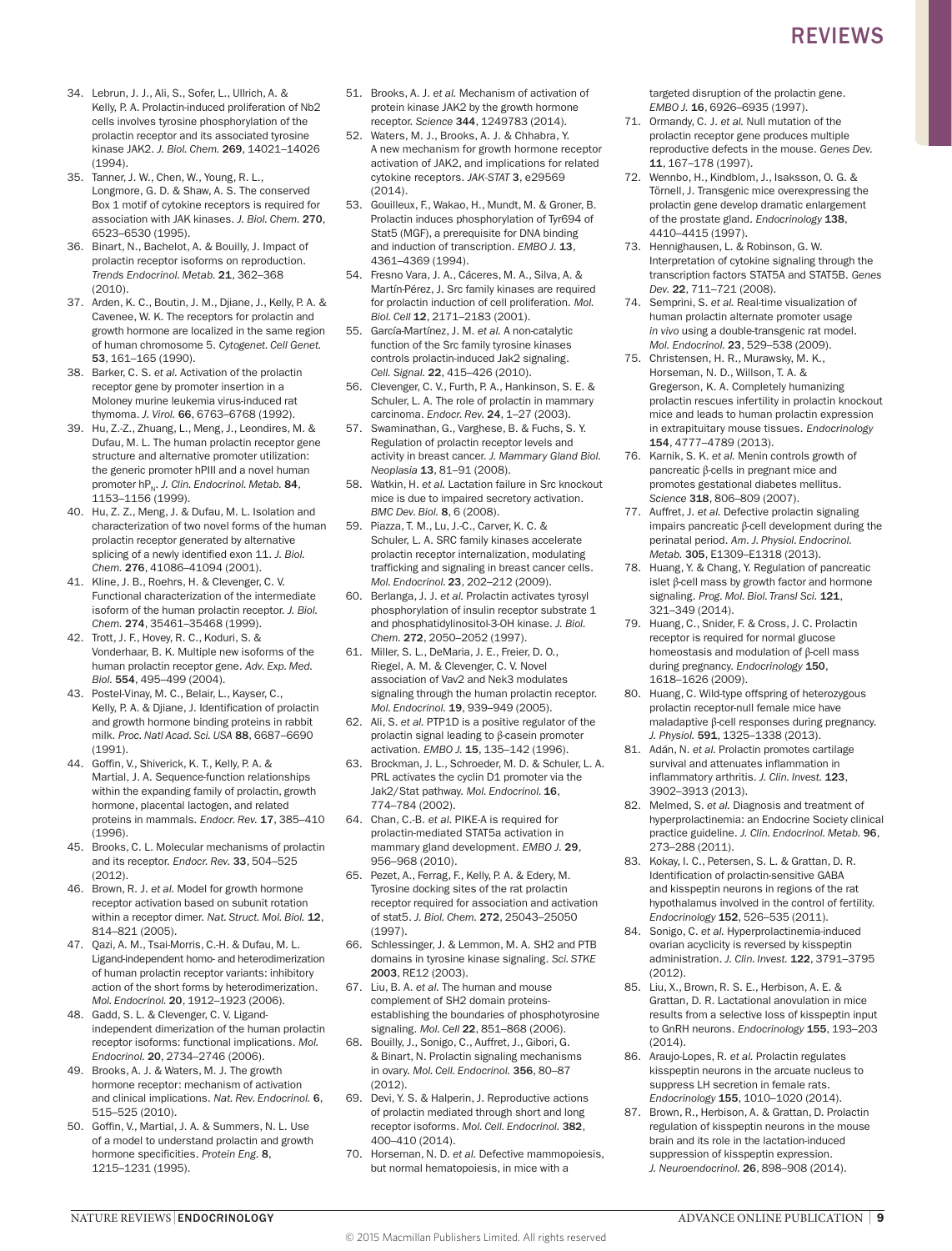- 88. Newey, P. L. et al. Mutant prolactin receptor and familial hyperprolactinemia. *N. Engl. J. Med.* 369, 2012–2020 (2013).
- 89. Harris, C. Mutant prolactin receptor and familial hyperprolactinemia. *N. Engl. J. Med.* 370, 976 (2014).
- 90. Grossmann, M. Mutant prolactin receptor and familial hyperprolactinemia. *N. Engl. J. Med.* 370, 976–977 (2014).
- 91. Molitch, M. E. Mutant prolactin receptor and familial hyperprolactinemia. *N. Engl. J. Med.* 370, 977 (2014).
- 92. David, A. *et al.* Evidence for a continuum of genetic, phenotypic, and biochemical abnormalities in children with growth hormone insensitivity. *Endocr. Rev.* 32, 472–497 (2011).
- 93. Schlechte, J., Vangilder, J. & Sherman, B. Predictors of the outcome of transsphenoidal surgery for prolactin-secreting pituitary adenomas. *J. Clin. Endocrinol. Metab.* 52, 785–789 (1981).
- 94. Lecomte, P. *et al.* Pregnancy after intravenous pulsatile gonadotropin-releasing hormone in a hyperprolactinaemic woman resistant to treatment with dopamine agonists. *Eur. J. Obstet. Gynecol. Reprod. Biol.* 74, 219–221 (1997).
- 95. Ayling, R. M. *et al.* A dominant-negative mutation of the growth hormone receptor causes familial short stature. *Nat. Genet.* 16, 13–14 (1997).
- 96. Binart, N. *et al.* Rescue of preimplantatory egg development and embryo implantation in prolactin receptor-deficient mice after progesterone administration. *Endocrinology* 141, 2691–2697 (2000).
- 97. Gallego, M. I. *et al.* Prolactin, growth hormone, and epidermal growth factor activate Stat5 in different compartments of mammary tissue and exert different and overlapping developmental effects. *Dev. Biol.* 229, 163–175 (2001).
- 98. Bogorad, R. L. *et al.* Identification of a gain-of-function mutation of the prolactin receptor in women with benign breast tumors. *Proc. Natl Acad. Sci. USA* 105, 14533–14538 (2008).
- 99. NHLBI Exome Sequencing Project (ESP). *Exome Variant Server* [online], [http://](http://evs.gs.washington.edu/EVS/) [evs.gs.washington.edu/EVS/](http://evs.gs.washington.edu/EVS/) (2013).
- 100.Das, R. & Vonderhaar, B. K. Prolactin as a mitogen in mammary cells. *J. Mammary Gland Biol. Neoplasia* 2, 29–39 (1997).
- 101.Reynolds, C., Montone, K. T., Powell, C. M., Tomaszewski, J. E. & Clevenger, C. V. Expression of prolactin and its receptor in human breast carcinoma. *Endocrinology* 138, 5555–5560 (1997).
- 102.Wennbo, H. *et al.* Activation of the prolactin receptor but not the growth hormone receptor is important for induction of mammary tumors in transgenic mice. *J. Clin. Invest.* 100, 2744–2751 (1997).
- 103.Vomachka, A. J., Pratt, S. L., Lockefeer, J. A. & Horseman, N. D. Prolactin gene-disruption arrests mammary gland development and retards T-antigen-induced tumor growth. *Oncogene* 19, 1077–1084 (2000).
- 104.Oakes, S. R. *et al.* Loss of mammary epithelial prolactin receptor delays tumor formation by reducing cell proliferation in low-grade preinvasive lesions. *Oncogene* 26, 543–553 (2007).
- 105. Tworoger, S. S., Eliassen, A. H., Rosner, B., Sluss, P. & Hankinson, S. E. Plasma prolactin concentrations and risk of postmenopausal breast cancer. *Cancer Res.* 64, 6814–6819 (2004).
- 106. Tworoger, S. S. *et al.* A 20-year prospective study of plasma prolactin as a risk marker of

breast cancer development. *Cancer Res.* 73, 4810–4819 (2013).

- 107. Tworoger, S. S., Eliassen, A. H., Sluss, P. & Hankinson, S. E. A prospective study of plasma prolactin concentrations and risk of premenopausal and postmenopausal breast cancer. *J. Clin. Oncol.* 25, 1482–1488 (2007).
- 108. Tikk, K. *et al.* Circulating prolactin and breast cancer risk among pre- and postmenopausal women in the EPIC cohort. *Ann. Oncol.* 25, 1422–1428 (2014).
- 109.Berinder, K., Akre, O., Granath, F. & Hulting, A.-L. Cancer risk in hyperprolactinemia patients: a population-based cohort study. *Eur. J. Endocrinol.*  165, 209–215 (2011).
- 110.Dekkers, O. M., Romijn, J. A., de Boer, A. & Vandenbroucke, J. P. The risk for breast cancer is not evidently increased in women with hyperprolactinemia. *Pituitary* 13, 195–198 (2010).
- 111. Lee, S. A. *et al.* A comprehensive analysis of common genetic variation in prolactin (PRL) and PRL receptor (PRLR) genes in relation to plasma prolactin levels and breast cancer risk: the multiethnic cohort. *BMC Med. Genet.* 8, 72 (2007).
- 112.Wagner, K.-U. & Rui, H. Jak2/Stat5 signaling in mammogenesis, breast cancer initiation and progression. *J. Mammary Gland Biol. Neoplasia* 13, 93–103 (2008).
- 113.Galsgaard, E. D. *et al.* Re-evaluation of the prolactin receptor expression in human breast cancer. *J. Endocrinol.* 201, 115–128 (2009).
- 114.Nitze, L. M. *et al.* Reevaluation of the proposed autocrine proliferative function of prolactin in breast cancer. *Breast Cancer Res. Treat.* 142, 31–44 (2013).
- 115.Nevalainen, M. T. *et al.* Prolactin and prolactin receptors are expressed and functioning in human prostate. *J. Clin. Invest.* 99, 618–627 (1997).
- 116.Rouet, V. *et al.* Local prolactin is a target to prevent expansion of basal/stem cells in prostate tumors. *Proc. Natl Acad. Sci. USA* 107, 15199–15204 (2010).
- 117. Li, H. *et al.* Activation of signal transducer and activator of transcription 5 in human prostate cancer is associated with high histological grade. *Cancer Res.* 64, 4774–4782 (2004).
- 118. Li, H. *et al.* Activation of signal transducer and activator of transcription-5 in prostate cancer predicts early recurrence. *Clin. Cancer Res.* 11, 5863–5868 (2005).
- 119.Gu, L. *et al.* Pharmacologic inhibition of Jak2- Stat5 signaling By Jak2 inhibitor AZD1480 potently suppresses growth of both primary and castrate-resistant prostate cancer. *Clin. Cancer Res.* 19, 5658–5674 (2013).
- 120.Goffin, V., Touraine, P., Culler, M. D. & Kelly, P. A. Drug Insight: prolactin-receptor antagonists, a novel approach to treatment of unresolved systemic and local hyperprolactinemia? *Nat. Clin. Pract. Endocrinol. Metab.* 2, 571–581 (2006).
- 121.Damiano, J. S. *et al.* Neutralization of prolactin receptor function by monoclonal antibody LFA102, a novel potential therapeutic for the treatment of breast cancer. *Mol. Cancer Ther.* 12, 295–305 (2013).
- 122.Damiano, J. S. & Wasserman, E. Molecular pathways: blockade of the PRLR signaling pathway as a novel antihormonal approach for the treatment of breast and prostate cancer. *Clin. Cancer Res.* 19, 1644–1650 (2013).
- 123.Struman, I. *et al.* Opposing actions of intact and N-terminal fragments of the human prolactin/ growth hormone family members on angiogenesis: an efficient mechanism for the

regulation of angiogenesis. *Proc. Natl Acad. Sci. USA* 96, 1246–1251 (1999).

- 124.Bentzien, F., Struman, I., Martini, J. F., Martial, J. & Weiner, R. Expression of the antiangiogenic factor 16K hPRL in human HCT116 colon cancer cells inhibits tumor growth in *Rag1–/–* mice. *Cancer Res.* 61, 7356–7362 (2001).
- 125.Kim, J. *et al.* Antitumor activity of the 16-kDa prolactin fragment in prostate cancer. *Cancer Res.* 63, 386–393 (2003).
- 126.Nguyen, N.-Q.-N. *et al.* Inhibition of tumor growth and metastasis establishment by adenovirusmediated gene transfer delivery of the antiangiogenic factor 16K hPRL. *Mol. Ther.* 15, 2094–2100 (2007).
- 127.Hilfiker-Kleiner, D., Struman, I., Hoch, M., Podewski, E. & Sliwa, K. 16-kDa prolactin and bromocriptine in postpartum cardiomyopathy. *Curr. Heart Fail. Rep.* 9, 174–182 (2012).
- 128.D'Angelo, G. *et al.* 16K human prolactin inhibits vascular endothelial growth factor-induced activation of Ras in capillary endothelial cells. *Mol. Endocrinol.*13, 692–704 (1999).
- 129. Tabruyn, S. P., Nguyen, N.-Q.-N., Cornet, A. M., Martial, J. A. & Struman, I. The antiangiogenic factor, 16-kDa human prolactin, induces endothelial cell cycle arrest by acting at both the G<sub>2</sub>–G<sub>2</sub> and the G<sub>2</sub>–M phases. *Mol. Endocrinol*. **19.** 1932–1942 (2005).
- 130. Tabruyn, S. P. *et al.* The antiangiogenic factor 16K human prolactin induces caspasedependent apoptosis by a mechanism that requires activation of nuclear factor-κB. *Mol. Endocrinol.* 17, 1815–1823 (2003).
- 131. Lee, S.-H., Kunz, J., Lin, S.-H. & Yu-Lee, L.-Y. 16-kDa prolactin inhibits endothelial cell migration by down-regulating the Ras–Tiam1– Rac1–Pak1 signaling pathway. *Cancer Res.* 67, 11045–11053 (2007).
- 132.Gonzalez, C. *et al.* 16K-prolactin inhibits activation of endothelial nitric oxide synthase, intracellular calcium mobilization, and endothelium-dependent vasorelaxation. *Endocrinology* 145, 5714–5722 (2004).
- 133. Tabruyn, S. P. *et al.* The angiostatic 16K human prolactin overcomes endothelial cell anergy and promotes leukocyte infiltration via nuclear factor-κB activation. *Mol. Endocrinol.* 21, 1422–1429 (2007).
- 134.Nguyen, N.-Q.-N. *et al.* The antiangiogenic 16K prolactin impairs functional tumor neovascularization by inhibiting vessel maturation. *PLoS ONE* 6, e27318 (2011).
- 135.Bajou, K. *et al.* PAI-1 mediates the antiangiogenic and profibrinolytic effects of 16K prolactin. *Nat. Med.* 20, 741–747 (2014).
- 136.Pan, H. *et al.* Molecular targeting of antiangiogenic factor 16K hPRL inhibits oxygeninduced retinopathy in mice. *Invest. Ophthalmol. Vis. Sci.* 45, 2413–2419 (2004).
- 137.García, C. *et al.* Vasoinhibins prevent retinal vasopermeability associated with diabetic retinopathy in rats via protein phosphatase 2A-dependent eNOS inactivation. *J. Clin. Invest.* 118, 2291–2300 (2008).
- 138.Arnold, E. *et al.* High levels of serum prolactin protect against diabetic retinopathy by increasing ocular vasoinhibins. *Diabetes* 59, 3192–3197 (2010).
- 139. Triebel, J., Huefner, M. & Ramadori, G. Investigation of prolactin-related vasoinhibin in sera from patients with diabetic retinopathy. *Eur. J. Endocrinol.* 161, 345–353 (2009).
- 140.Hilfiker-Kleiner, D. & Sliwa, K. Pathophysiology and epidemiology of peripartum cardiomyopathy. Nat. Rev. Cardiol. 11, 364-370 (2014).